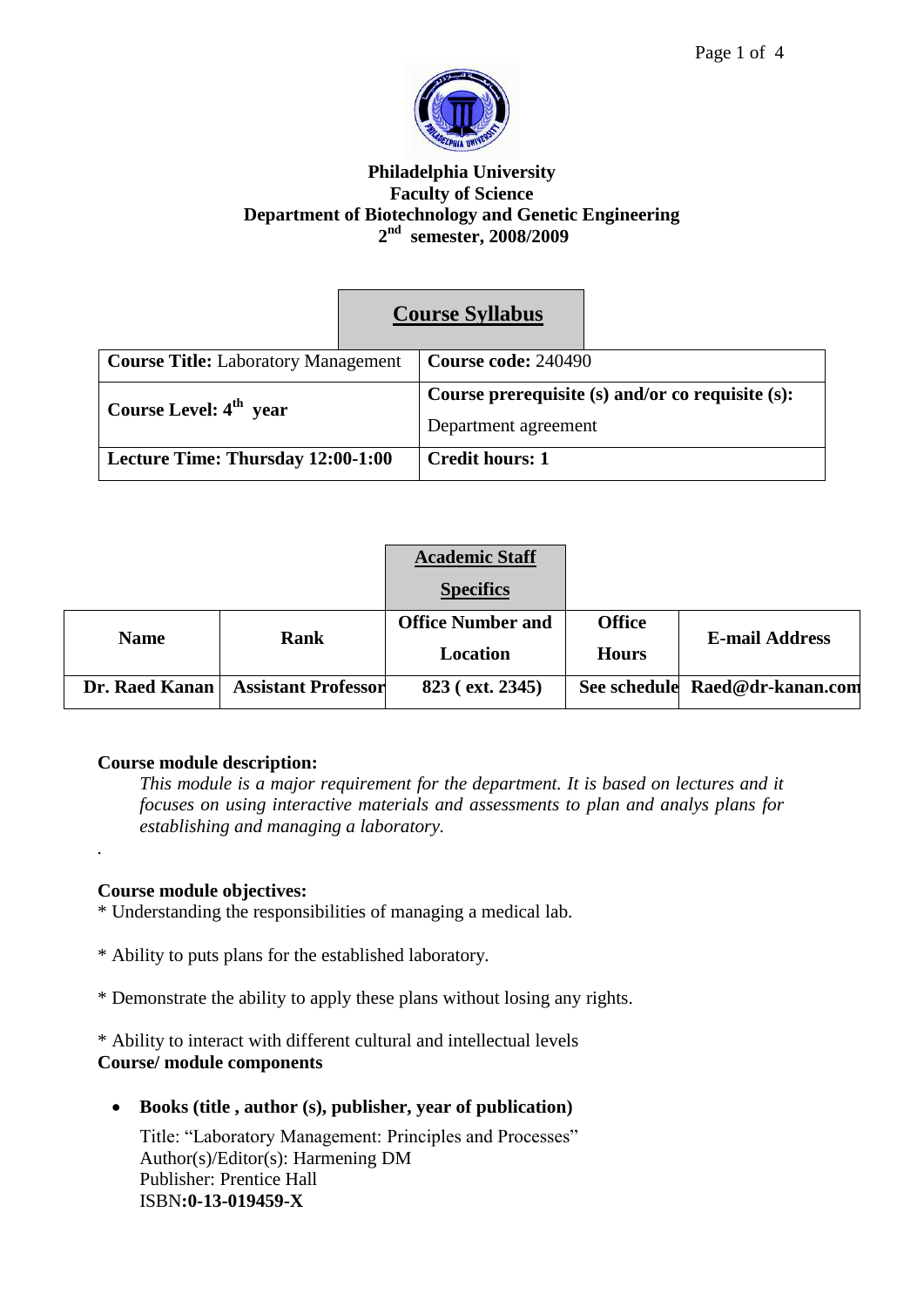- **Support material (s) (vcs, acs, etc).**
- **Study guide (s) (if applicable)**
- **Homework and laboratory guide (s) if (applicable).**

# **Teaching methods:**

Lectures,  $\&$  problem solving in practice.

### **Learning outcomes:**

• Knowledge and understanding **The students should be able to know how to establish a laboratory managing system**

Cognitive skills (thinking and analysis).

**The students will learn the ability to correlate between different problems and problem solving abilities**

Communication skills (personal and academic).

## **NA**

• Practical and subject specific skills (Transferable Skills).

# **NA**

### **Assessment instruments**

- Short reports and/ or presentations, and/ or Short research projects
- Quizzes.
- Home works
- Final examination: 50 marks

| <b>Allocation of Marks</b>                                |             |  |  |
|-----------------------------------------------------------|-------------|--|--|
| <b>Assessment Instruments</b>                             | <b>Mark</b> |  |  |
| Midterm examination                                       | 30%         |  |  |
| Final examination: 50 marks                               | 50%         |  |  |
| Reports, research projects, Quizzes, Home works, Projects | 20%         |  |  |
| Total                                                     | 100%        |  |  |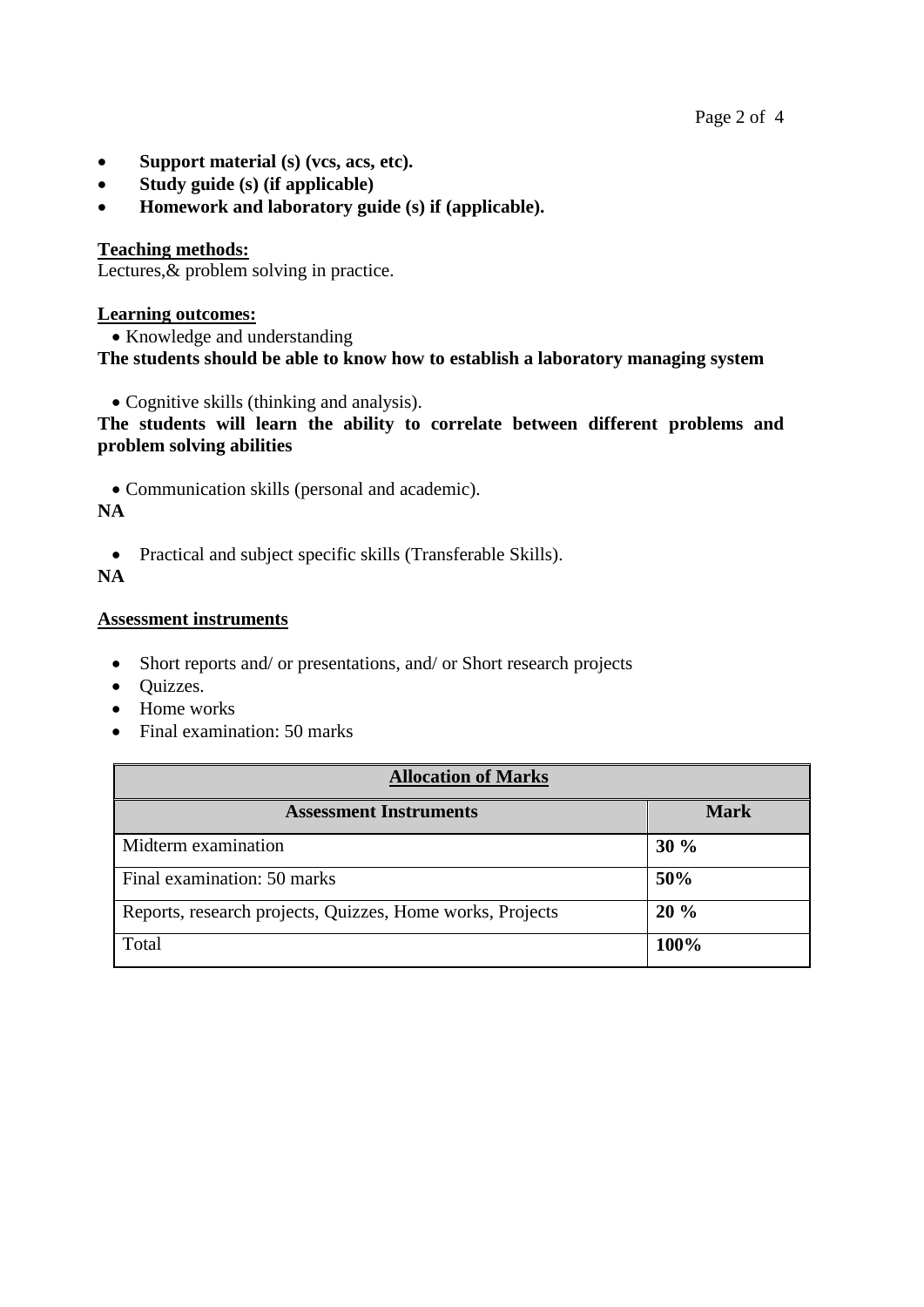# **Documentation and academic honesty**

Documentation style (with illustrative examples)

**--------------------------------------------------------------------------------------------------------------------**

**--------------------------------------------------------------------------------------------------------------------**

- Protection by copyright
- Avoiding plagiarism.

# **Course/module academic calendar**

| week                        | <b>Basic and support</b><br>material to be covered | Homework/report<br>s and their due<br>dates |  |
|-----------------------------|----------------------------------------------------|---------------------------------------------|--|
| (1)                         | Principles of Laboratory                           | Homework will be                            |  |
|                             | Management                                         | assigned<br>during                          |  |
| (2)                         | Organizational structure                           | the<br>course<br>and                        |  |
| (3)                         | Principles of Leaderships                          | have one week a                             |  |
| (4)                         | <b>Management Functions</b>                        | maximum<br>due                              |  |
| (5)                         | Problem and Decision                               | date                                        |  |
|                             | Making 1                                           |                                             |  |
| (6)                         | Problem and Decision                               |                                             |  |
|                             | Making 2                                           |                                             |  |
| (7)                         | <b>Human Resources</b>                             |                                             |  |
|                             | Managements                                        |                                             |  |
| (8)                         | Job analysis and work                              |                                             |  |
|                             | descriptions                                       |                                             |  |
| (9)                         | <b>Midterm Exam</b>                                |                                             |  |
| (10)                        | Human Rights                                       |                                             |  |
| (11)                        | <b>Financial Managements</b>                       |                                             |  |
|                             |                                                    |                                             |  |
| (12)                        | Cost/Benefit Analysis                              |                                             |  |
| (13)                        | Analysis of MOH                                    |                                             |  |
|                             | <b>Regulations 1</b>                               |                                             |  |
| (14)                        | Analysis of MOH                                    |                                             |  |
|                             | <b>Regulations 2</b>                               |                                             |  |
| (15)                        | Computer based laboratory                          |                                             |  |
| <b>Specimen examination</b> | information system 1                               |                                             |  |
| (Optional)                  |                                                    |                                             |  |
| (16)                        | <b>Final Exam</b>                                  |                                             |  |
| <b>Final Examination</b>    |                                                    |                                             |  |